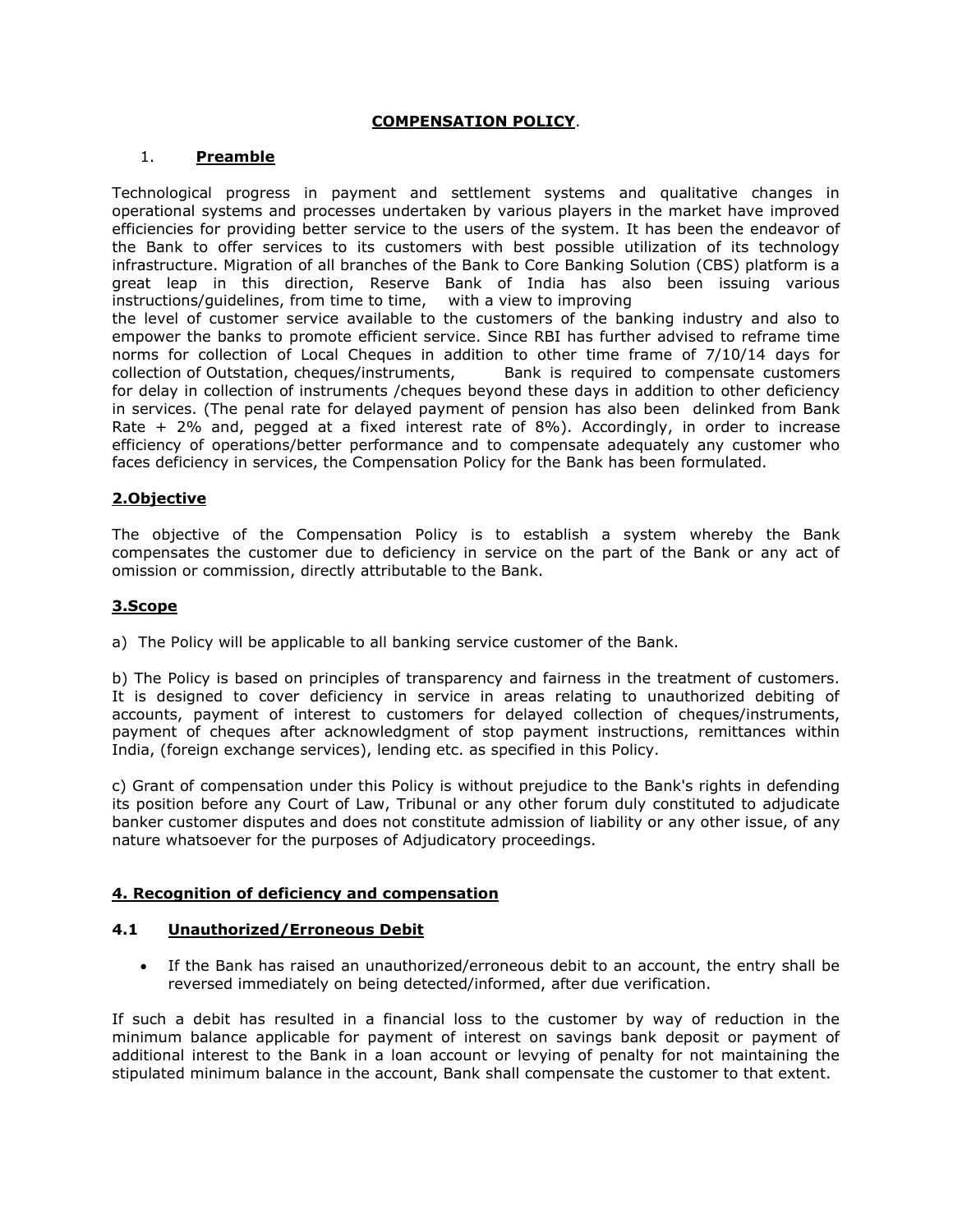• Further, if the customer has suffered any loss incidental to return of a cheque or not carrying out of direct debit instructions due to insufficiency of balance on account of the unauthorized / erroneous debit, Bank will compensate the customer to the extent of such financial loss in addition to an amount equivalent to interest calculated on the unauthorized/erroneously debited amount at applicable Savings Bank rate, minimum Rs.100/-, besides refunding the cheque return charges.

• In case verification of the entry reported to be un-authorized /erroneous by the customer does not involve a third party, the Bank shall arrange to complete the process of verification within a maximum period of 7 working days from the date of reporting of erroneous debit. If it involves a third party or where verification is to be done at overseas centers, the Bank shall complete the verification process within a maximum period of one month from the date of reporting of unauthorized /erroneous transaction by the customer.

• In case any amount has been debited to the account of customer on account of fraudulent transactions the amount will be restored to the affected customer account without delay/demur, once the fraud is established.

• If a fraud of customer, has been committed by a member of staff, and has been so established, Bank will not only restore the amount, it will also pay compensation @1% above the specified rate as provided in Bank's Cheque Collection Policy for delayed collection in deposit account and © 1% above the applicable interest rate in respect of overdraft/loan account, for the period, on the amount involved.

• In case where neither the Bank is at fault nor the customer, but the fault is elsewhere in the system, the Bank will help in resto ring the actual amount involved and as a gesture of goodwill and to deal with the customers fairly, will also compensate the customer with Rs.100/- per Rs.5000/- maximum Rs.1000/- for each instance.

# **4.2 ECS direct debits / other debits to accounts**

• The Bank undertakes to carry out, within the prescribed time, direct debit /ECS (Electronic Clearing Service) debit instructions of customers. In the event of non-compliance/delayed compliance of instructions by the Bank to meet such commitments, the customer will be compensated to the extent of any financial loss the customer would incur on account of delay in carrying out the instruction/failure to carry out the instruction. .

• Such compensation may be equivalent to the interest calculated on the amount to be debited, for the delayed period, at applicable Savings Bank rate, with minimum of Rs.100/-, subject to a maximum of Rs.1000/-

• The Bank would debit the customer's account with any applicable service charge as per the schedule of charges notified by the bank. In the event the Bank levies any charge in violation of the arrangement or inadvertently, Bank will reverse the charges, subject to scrutiny of agreed terms and conditions, and compensate the customer by a sum equal to the charges reversed.

### **l 4.3. Uniformity in penal interest payable by banks for delays in credit / return NEFT/NECS / ECS transactions.**

• In terms of the NEFT /NECS / ECS Procedural Guidelines of RBI, as also the relevant circulars/ instructions issued by RBI from time to time, member banks need to afford credits to beneficiary accounts or return transactions (unaccredited for whatever reason) to the originating sponsor bank within the prescribed timeline. Any delays in doing so attract penal provisions specified therein. In order to ensure standardization of the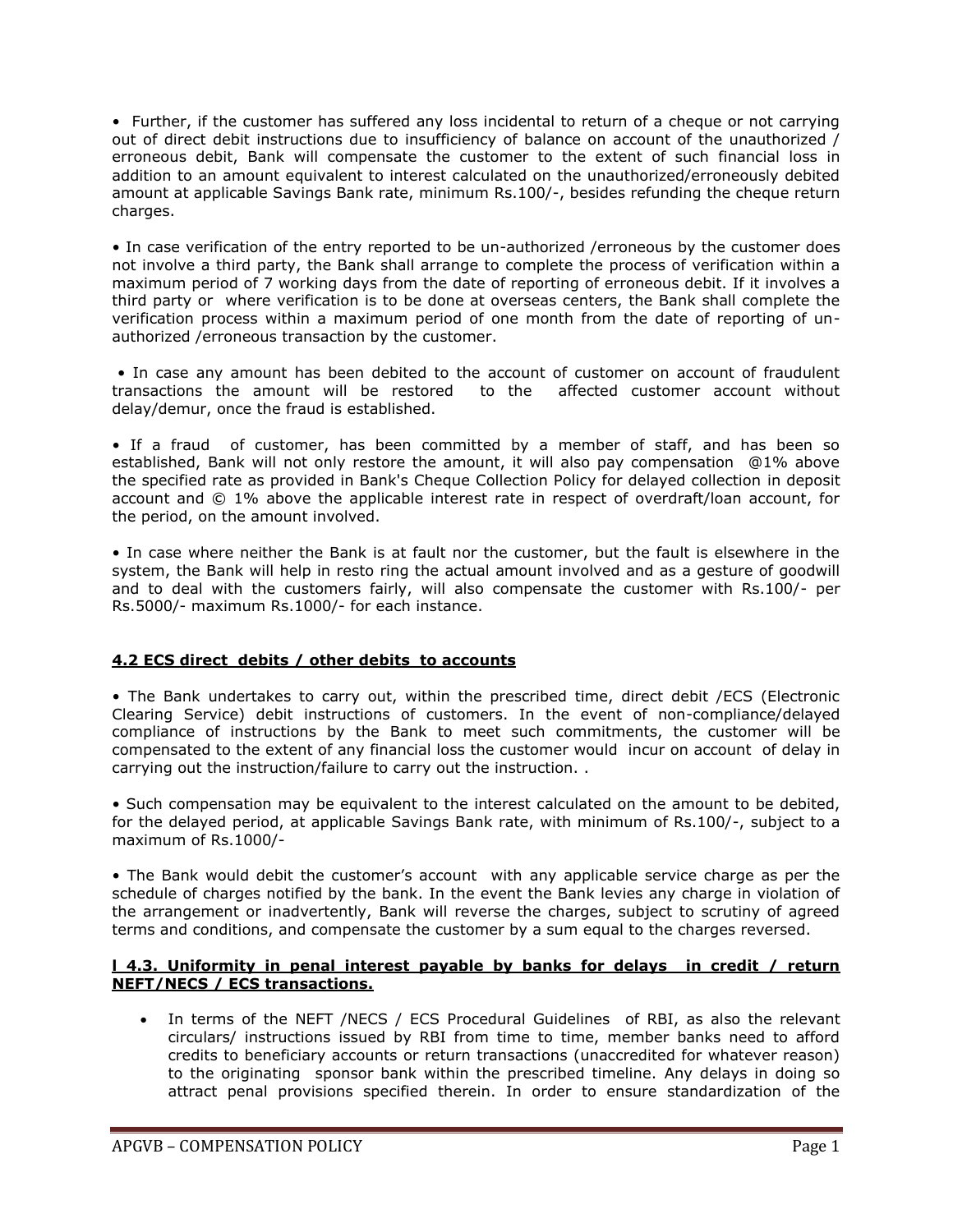benchmark rate used and bring in uniformity in penal provisions across the retail payment products, RBI has made the following modifications:

# **4.3.1 NECS/ ECS- Credit**

• Destination Bank would be held liable to pay penal interest at the current RBI Repo Rate plus two per cent from the due date of credit till the date of actual credit for any delayed credit to the beneficiaries account. Penal interest shall be credited to the Beneficiary's Account even if no claim is lodged."

### **4.3.2. NEFT**

• In the event of any delay or loss on account of error, negligence or fraud on the part of an employee of the destination bank in the completion of funds transfer pursuant to receipt of payment instruction by the destination bank leading to delayed payment to the beneficiary, the destination bank shall pay compensation at current RBI Repo Rate plus two per cent for the period of delay for credit to the beneficiary's a/c. In the event of delay in return of the funds transfer instruction for any reason whatsoever, the destination bank shall refund the amount together with interest at the current RBI Repo Rate plus two per cent till the date of refund.

**4.3.3**. During the NEFT operating hours, originating banks should endeavour to put through the requests for NEFT transactions received by them, either online or across the counters, preferably in the next available batch but, in any case, not exceeding two hours (from the business hours next day), from the time of receipt of the requests. In the likelihood of any delay / possible delay in adhering to this requirement, the originators /customers should be informed of the delay /possible delay and the reasons for the same.

**4.3.4.** In terms of the RBI ECS (Credit Clearing) procedural guidelines which clearly stipulate that if a destination bank branch is not in a position to credit a particular transaction for reason like "Account Closed/ transferred"; "No such Accounts"; "Account description does not tally"; etc. it should report the same and forward it to the Service Branch/ Main Branch on the same settlement day.

### **4.4, Issue of ATM Debit Cards without written consent of customers:**

Where the Bank had issued an ATM/ Debit card without the consent of the customer, which has been disputed by the customer without using the card, the said ATM/Debit card will be taken back by the Bank and got cancelled. The Bank would not only reverse the charges, if levied, immediately but also 'pay compensation to the customer Rs.100/- if cancellation is done within 7 days of the representation and Rs.500/- for cancellation done after 7 days.

### **4.5. Payment of Cheques after Acknowledgement of Stop payment Instructions**

4.5.1 The instruction for Stop Payment will be accepted at Home Branch /through Contact center/ Internet Banking (alternate channel).

4.5.2 In case a cheque has been paid after stop payment instruction is acknowledged by the Bank, Bank shall reverse the debit with value dated credit within two working days of the customer intimating transaction to the Bank and also compensate the customer with Rs. 100/. However, no compensation will be paid if cheque has been paid prior to acknowledgment of stop payment instructions.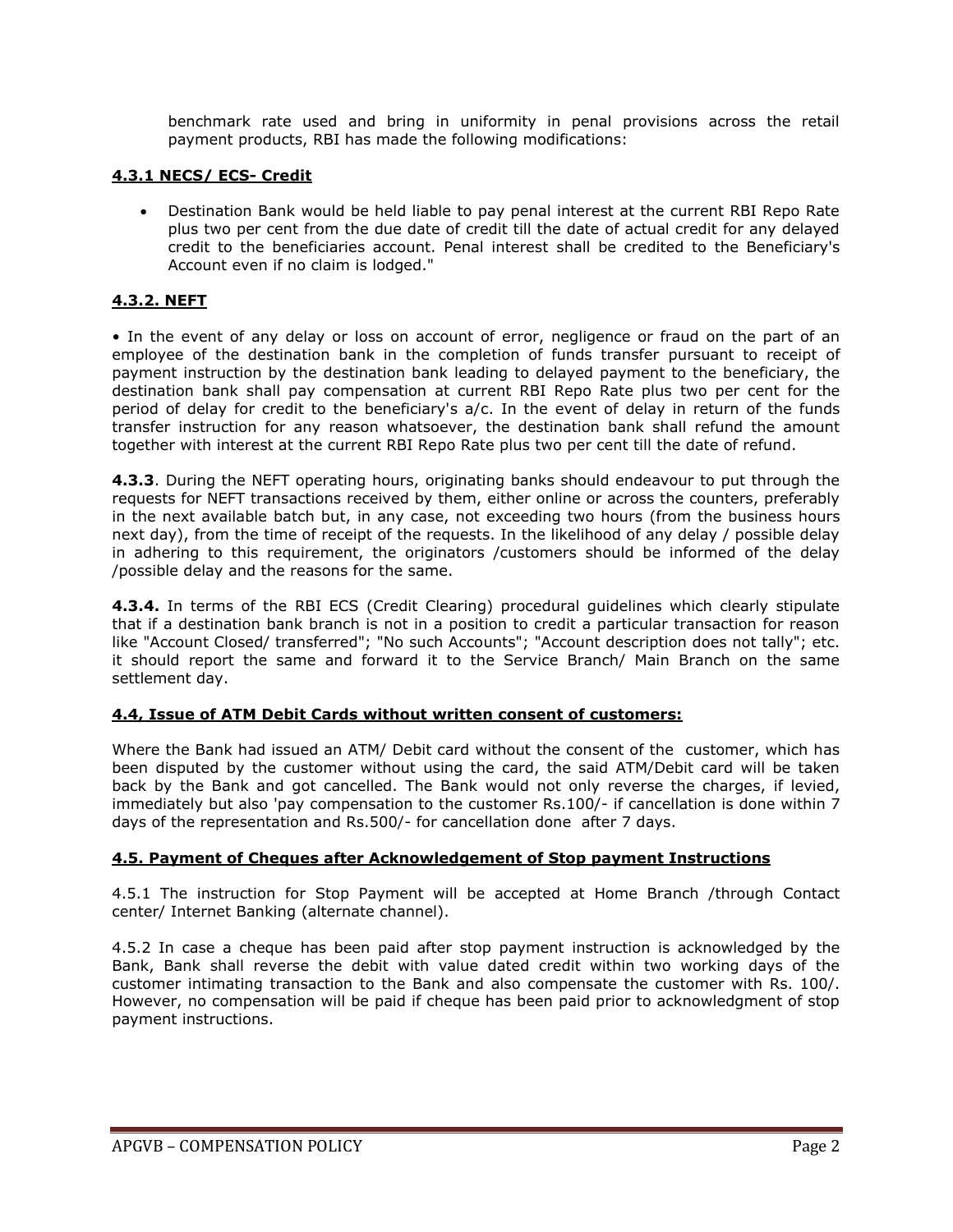### **4.6 Collection of cheques payable in India**

### **4.6.1 Payment of Interest for delayed Collection of Outstation Cheques:**

As part of the compensation policy of the bank, the bank will pay interest to its customers on the amount of collection instruments in case there is delay in giving credit beyond the time period specified in Bank's **Cheque collection policy**. Such interest shall be paid without any demand from customers in all types of accounts. There shall be no distinction between instruments drawn on the bank's own branches or on other banks for the purpose of payment of interest on delayed collection.

**4.6.2** Interest for delayed collection shall be paid at the following rates:

- a) Saving Bank rate for the period of delay beyond 7/10/14 days as the case may be in collection of outstation cheques, i,e from  $8<sup>th</sup> / 11<sup>th</sup> / 15<sup>th</sup>$  day, the interest will be payable.
- b) Where the delay is beyond 14 days interest will be paid at the rate applicable for term deposit for the corresponding period or Saving Bank rate, whichever is higher.
- c) In case of extraordinary delay, i.e. delays exceeding 90 days, interest will be paid at the rate of 2% above the corresponding Term Deposit rate.
- d) In the event the proceeds of cheque under collection, to be credited to an overdraft/loan account of the customer, interest will be paid at the rate applicable to the loan account. For extraordinary delays, i.e. delays exceeding 90 days interest will be paid at the rate of 2% above the rate applicable to the loan account.

**4.6.3** Interest as above shall be payable with a minimum of Rs.25/-.

**4.6.4** Compensation as detailed above shall be paid without any formal demand from customers and there shall be no distinction between instruments drawn on the Bank's own branches or on other banks which are payable in India.

### **4.7 Compensation for delay in clearance of Local Cheques.**

4.7.1 Cheques deposited in the drop-box upto 11a. m. will be sent for clearance on same day, for which the clearance period will be T+1 working days. Cheques deposited after 11 a.m. will be sent for clearing on next day, for which clearance period will be T+2 working days.

4.7.2. The compensation to the customers is payable, in cat- -2 of delay in clearance of local cheques beyond above stipulated period. Such compensation shall be paid without any demand from customers in all types of accounts at Savings Bank interest rate.

4.7.3 Instruments drawn on the bank's own branches and presented across the counter are being credited, to the customers' account on the same day, subject to cheque amount being under existing cap for non-home transactions.

4.7.4 Bank shall also permit usage of the shadow credit afforded to the customers' account immediately -after closure of relative return clearing and, in any case withdrawal shall be allowed on the same day of affording shadow credit or maximum within an hour of the commencement of business on the next working day, subject to usual safeguards.

4.8 Compensation for loss of Cheques / Instruments in transit.

4.8.1 In the event a cheque or an instrument accepted for collection is lost in transit or in clearing process or lost by the Service Provider ( in case of CMP), the Bank shall immediately on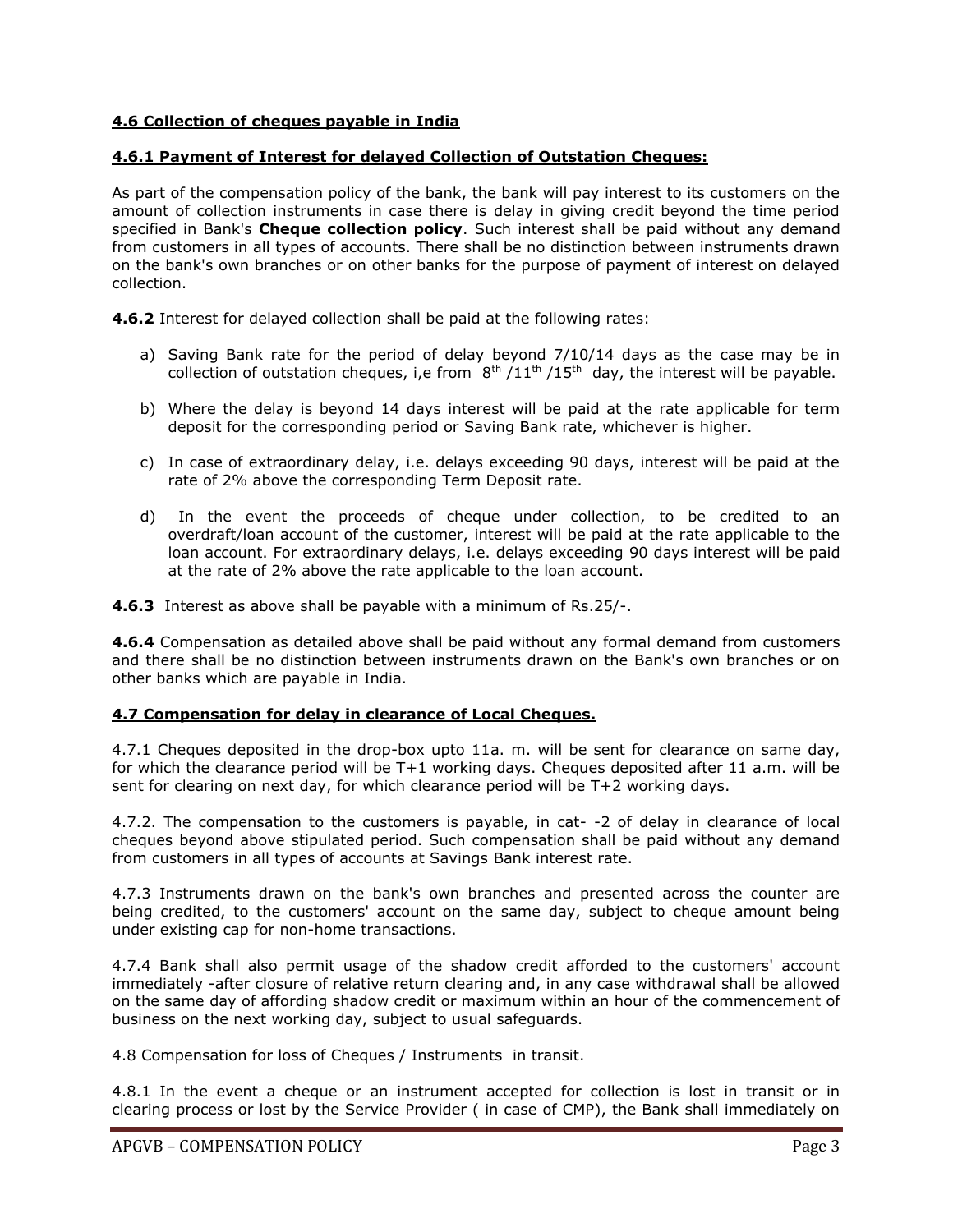coming to know of the loss of instrument, bring the same to the notice of the account holder so that the account holder can inform the drawer to record stop payment and also take care that cheques, if any, issued by him/her are not dishonoured due to non-credit of the amount of the lost cheque/instrument. The Bank would provide all assistance to the customer to obtain a duplicate Instrument from the drawer of the cheque.

4.8.2 In case intimation regarding loss of instrument is conveyed to the customer beyond the time limit stipulated for collection, as per the Cheque Collection Policy of the Bank, (7/10/14 days as the case may be) interest will be paid for the period beyond the stipulated collection period at the rates specified in para 4.8.2 above for cheques payable in India and at rates specified at para 4.6 in regard to cheques payable abroad.

- i) Bank will pay interest on the amount of the cheque for a further period of 15 days at Savings Bank rate to provide for possible further delay in obtaining duplicate cheque /instrument and collection thereof.
- ii) The Bank would also compensate the customer for any reasonable charges he/she incurs in getting duplicate cheque/instrument upon prioduction of receipt fin the event the instrument Is to be obtained from a Bank/institution who would charge a fee for issue of duplicate instrument, subject to a maximum of Rs. 250/-

# **4.9 Compensation for delay in Pension payment**

4.9.1 RBI has issued fresh guidelines for payment of compensation for delay in pension payment to the govt. Employees.

4.9.2 As per extant instructions, pension (normal pension) of Central / State Govt. pensioners should be credited to their account on any of the last four working days of each month, except the pension for March every year which will be credited on the first working day of April.

4.9.3 As regards disbursing revised pension / arrears, pensioners should get the revised pension / arrears on the last day of the succeeding month, after the month in which the concerned Government announces the revision and date for implementation. In other words, each Agency Bank is getting adequate reaction time ranging from 30 to 60 days for the concerned department to obtain the revised parameters from the respective Government and set the same in the CPSS for implementing the GO in time.

4.9.4 The concerned pensioner should be compensated for the delay beyond the due date (last date of the succeeding month subsequent to the month of issue of GO by the concerned Government) at the rate of 8% (fixed rate) on the revised

pension/ arrears for the delay period. This compensation shall be credited to the pensioner's account automatically without any claim from the pensioner in respect of all delayed pension payments made since October 1, 2008.

4.9.5 In case of very complicated pension cases requiring reference back to the respective Government / govt. departments, the due date would commence from the date of obtention of final clarification from the Government concerned.

### **4.10. Compensation for delay in Issuance of Duplicate Banker's Cheque**

Duplicate BC will be issued within a fortnight from the receipt of such request from the purchaser thereof. For delay beyond the above stipulated period, interest at the rate applicable for Fixed deposit of Corresponding period will be paid as compensation to the customer for such delay.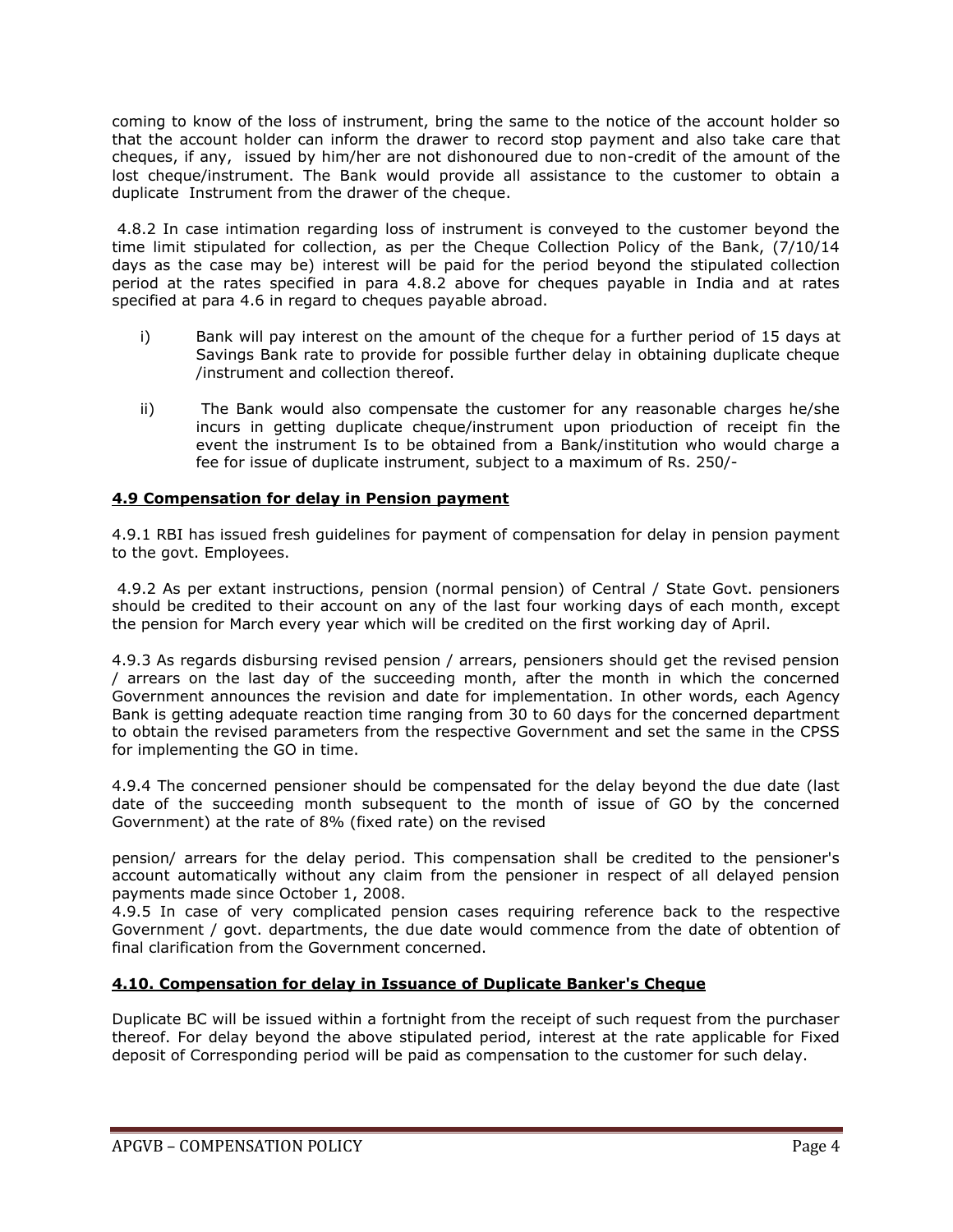# **4.11. Payment of "at par" Cheques issued by other Banks.**

4.11.1 Bank will not pay any compensation, to the cheque holder, for dishonour of at par" cheques issued by other banks, including co- operative banks, in the absence of adequate funds in the account on which cheques are issued even though the amount of the cheque may have been paid to the bank which had issued the "at par" cheque.

4.11.2 RBI instruction stipulate that banks will not honour cheques drawn on current accounts maintained by other banks with it unless arrangements are made for funding cheques issued. Issuing bank should be responsible to compensate the cheque holder for non- payment of cheques in the absence of adequate funding arrangement.

# **4.12. Lenders liability: Commitments to borrowers:**

The Bank has adopted the principles of "Lenders' In terms of guidelines for lenders'. Liability, and the "Code of Bank's commitment to customers" adopted by the Bank, the Bank would return to the borrowers all the securities /documents /title deeds to mortgage property within 15 days of repayment of the dues agreed to or contracted, subject to any other right/lien/claim by the Bank till the relevant claim is settled/paid. If any right to set off is to be exercised for any other claim, Bank would give due notice with full particulars about the other claims and retain the securities/documents/title to mortgage property till the relevant claim is settled/paid, In the event of loss of Title -deeds to mortgaged property at the hands of the Banks, the compensation will cover out of pocket expenses for obtaining duplicate documents plus a lump sum amount as decided by the Bank in the following manner "The Bank would pay the compensation for delay in return of securities/documents/title deeds to the mortgaged property beyond 15 days of repayment of all dues agreed to or contracted ,subject to above conditions, @ Rs.100/- per day subject to maximum Rs. 5000/- to the borrower.

# **4.13. Violations of Bank's Agents**

In the event of receipt of any complaint from the customer that the Bank's representatives/couriers, or any other agent (DSA) engaged in any improper conduct or acted in violation of the Code of the Bank's commitment to customers which the Bank has adopted voluntarily, the Bank shall take appropriate steps to investigate and redress the complaint and endeavour to communicate to the customer within 7 working days from the date of receipt of complaint and where justified, may compensate the customer suitably for financial loss as decided by the Bank. Also, steps will be taken, if required as per Bank's decision, to prevent recurrence of similar complaints.

### **5. Customers' responsibility**

5.1. Bank will not be responsible for the loss to the customers due to customer's carelessness in keeping the Cheque book, passbook, cards, PIN or other security information and not following Do's and Don'ts issued by Bank until the Bank has been notified by the customer.

5.2. Bank will not be responsible for the loss to the customer, if the customer acts fraudulently and/or acts without reasonable care which has resulted into loss to him/her. Bank will also not be responsible for the losses arising out of misuse, of lost PIN, compromise of passwords/secure or confidential information, suffered by the customer until the time the Bank has been notified and has taken steps to prevent misuse.

### **6. Disclaimer clause;**

Notwithstanding anything contained here above, the Bank shall not pay any compensation in the following cases:-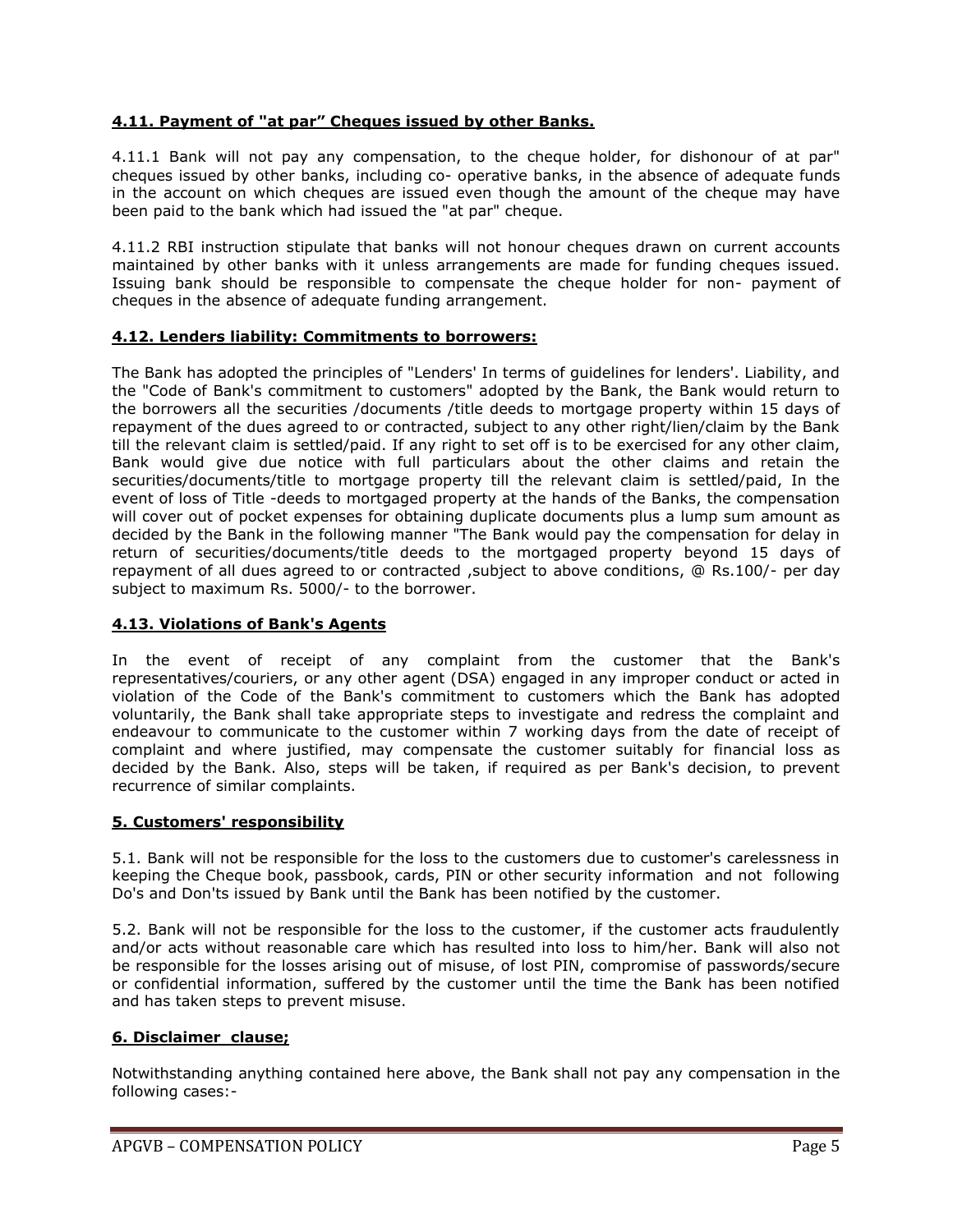- i) Any deficiency in regard to loans and advances activities of the Bank.
- ii) Dishonour of at par payment agreement with other banks, due to non- funding and security compliance.
- iii) Delays on account of non-functioning of business due to factors beyond the control of the bank the period covered by such events shall be omitted for calculation of delay etc,
- iv) Where the issues are sub-judice and pending before Courts, Ombudsman, arbitrator, Government and matter put on hold due to stay.

# **7. Force Majeure**

The Bank shall not be liable to compensate customers under this Policy if some unforeseen event including but not limited to civil commotion, sabotage, lockout, strike or other labour disturbances, accident, fire, natural disasters or other "Acts of God", war, damage to the Bank's or its correspondent bank(s) systems, communication channels etc, beyond the control of the Bank, prevents it from performing its obligations within the specified service delivery parameters.

# **8. Amendment/Modification to the policy**

The Bank reserves the right to amend/modify this Policy, as and when deemed fit and proper, at its sole discretion. Bank shall also endeavor, to review the Policy at annual intervals.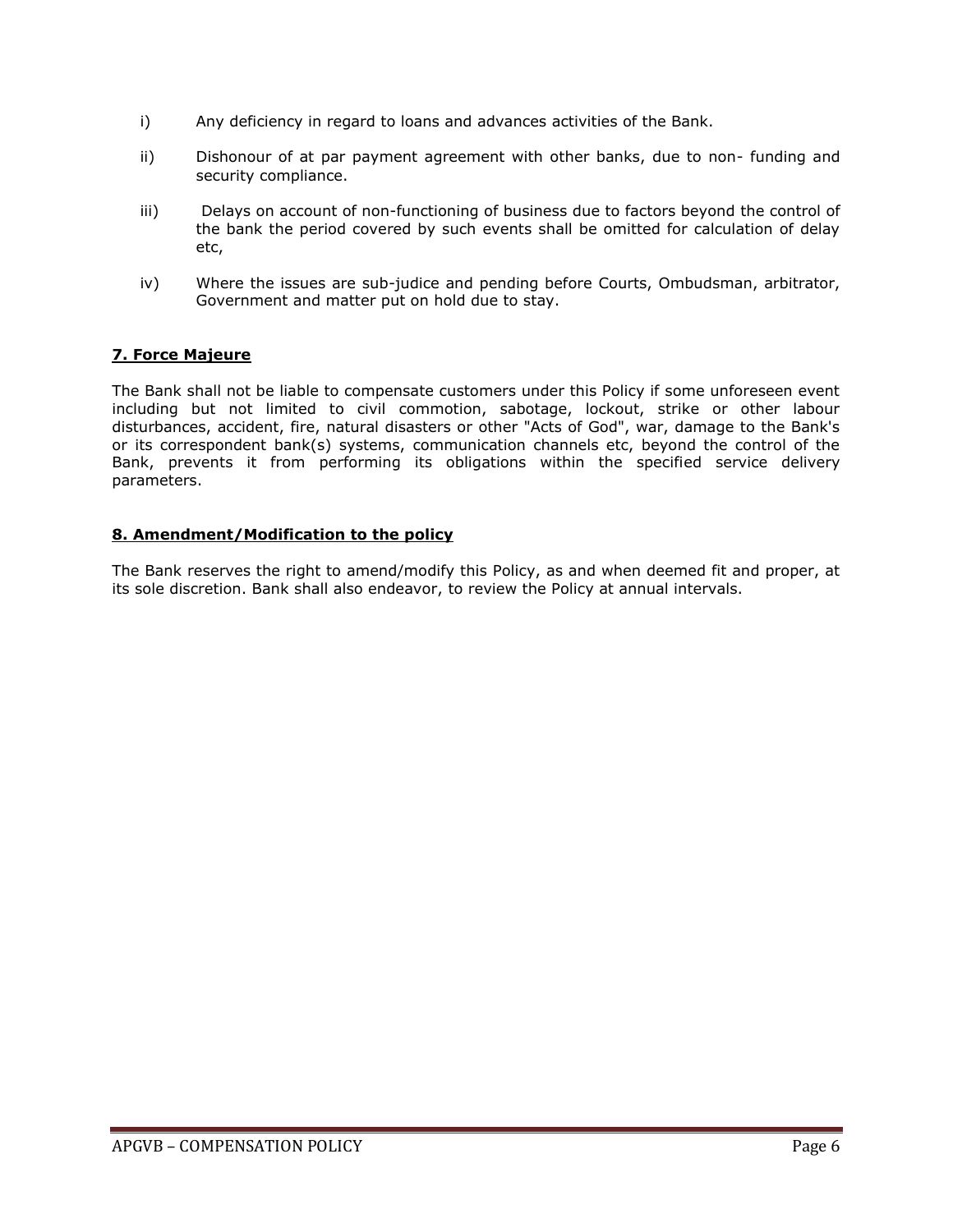#### **Harmonisation of Turn Around Time (TAT) and customer compensation for failed transactions using authorised Payment Systems**

#### **General Instructions covering the TAT :**

- 1. The principle behind the TAT is based on the following :
	- a. If the transaction is a 'credit-push' funds transfer and the beneficiary account is not credited while the debit to originator has been effected, then credit is to be effected within the prescribed time period failing which the penalty has to be paid to the beneficiary;

b. If there is delay in initiation of a transaction at the originator bank's end beyond the TAT, then penalty has to be paid to the originator.

- 2. A '*failed transaction'* is a transaction which has not been fully completed due to any reason not attributable to the customer such as failure in communication links, non-availability of cash in an ATM, time-out of sessions, etc. Failed transactions shall also include the credits which could not be effected to the beneficiary account on account of lack of full information or lack of proper information and delay in initiating a reversal transaction.
- 3. Terms like, Acquirer, Beneficiary, Issuer, Remitter, etc., have meanings as per common banking parlance.
- 4. T is the day of transaction and refers to the calendar date.
- 5. R is the day on which the reversal is concluded and the funds are received by the issuer / originator. Reversal should be effected at the issuer / originator end on the same day when the funds are received from the beneficiary end.
- 6. The term bank includes non-banks also and applies to them wherever they are authorised to operate.
- 7. Domestic transactions i.e., those where both the originator and beneficiary are within India are covered under this framework.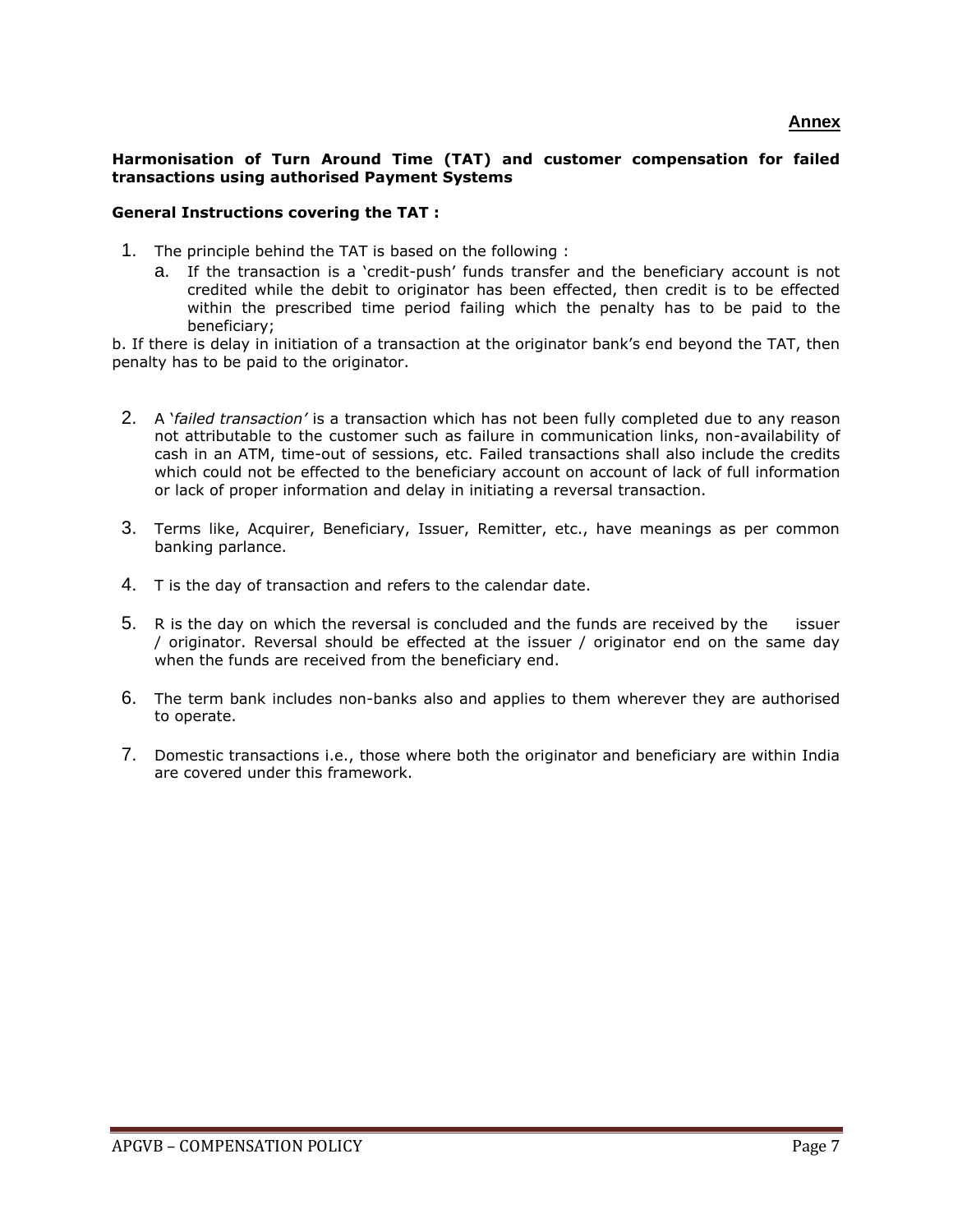#### **Harmonisation of Turn Around Time (TAT) and customer compensation for failed transactions using authorised Payment Systems**

| SI.                     | <b>Description of the incident</b>                                                                                                                                                               | for<br><b>Framework</b><br>auto-reversal<br>and                                                                                                     |                                                                                             |  |
|-------------------------|--------------------------------------------------------------------------------------------------------------------------------------------------------------------------------------------------|-----------------------------------------------------------------------------------------------------------------------------------------------------|---------------------------------------------------------------------------------------------|--|
| no.                     |                                                                                                                                                                                                  | <b>Timeline</b><br>for<br>auto-<br>reversal                                                                                                         | Compensation<br>payable                                                                     |  |
| I                       | H                                                                                                                                                                                                | III                                                                                                                                                 | IV                                                                                          |  |
| $\mathbf{1}$            | <b>Automated Teller Machines (ATMs) including Micro-ATMs</b>                                                                                                                                     |                                                                                                                                                     |                                                                                             |  |
| a                       | Customer's account debited but<br>cash not dispensed.                                                                                                                                            | Pro-active reversal (R) of<br>failed transaction within a<br>maximum of $T + 5$ days.                                                               | ₹ 100/- per day of<br>delay beyond $T + 5$<br>days, to the credit of<br>the account holder. |  |
| $\overline{\mathbf{2}}$ | <b>Card Transaction</b>                                                                                                                                                                          |                                                                                                                                                     |                                                                                             |  |
| a                       | Card to card transfer<br>Card account debited but the<br>beneficiary<br>card account<br>not<br>credited.                                                                                         | Transaction to be reversed<br>$(R)$ latest within T + 1 day,<br>if credit is not effected to<br>the beneficiary account.                            | ₹ 100/- per day of<br>delay beyond $T + 1$<br>day.                                          |  |
| b                       | of<br>Sale<br>(PoS) (Card<br>Point<br>Present) including Cash at PoS<br>Account debited but confirmation<br>not<br>received<br>at<br>merchant<br>location i.e., charge-slip<br>not<br>generated. | Auto-reversal within $T + 5$<br>days.                                                                                                               | ₹ 100/- per day of<br>delay beyond $T + 5$<br>days.                                         |  |
| $\mathsf{C}$            | Card Not Present (CNP)<br>(e-<br>commerce)<br>Account debited but confirmation<br>not<br>received<br>merchant's<br>at<br>system.                                                                 |                                                                                                                                                     |                                                                                             |  |
| 3                       | <b>Immediate Payment System (IMPS)</b>                                                                                                                                                           |                                                                                                                                                     |                                                                                             |  |
| a                       | but<br>Account<br>debited<br>the<br>beneficiary<br>account<br>is<br>not<br>credited.                                                                                                             | If<br>unable<br>credit<br>to<br>to<br>beneficiary<br>auto<br>account,<br>(R)<br>the<br>reversal<br>by<br>Beneficiary bank latest on T<br>$+1$ day.  | ₹100/-<br>per day if<br>delay is beyond $T +$<br>$1$ day.                                   |  |
| 4                       | <b>Unified Payments Interface (UPI)</b>                                                                                                                                                          |                                                                                                                                                     |                                                                                             |  |
| a                       | debited<br>but<br>the<br>Account<br>beneficiary<br>account<br>is<br>not<br>credited (transfer of funds).                                                                                         | unable<br>the<br>If<br>credit<br>to<br>beneficiary<br>account,<br>auto<br>(R)<br>the<br>reversal<br>by<br>Beneficiary bank latest on T<br>$+1$ day. | ₹100/-<br>per day if<br>delay is beyond $T +$<br>$1$ day.                                   |  |